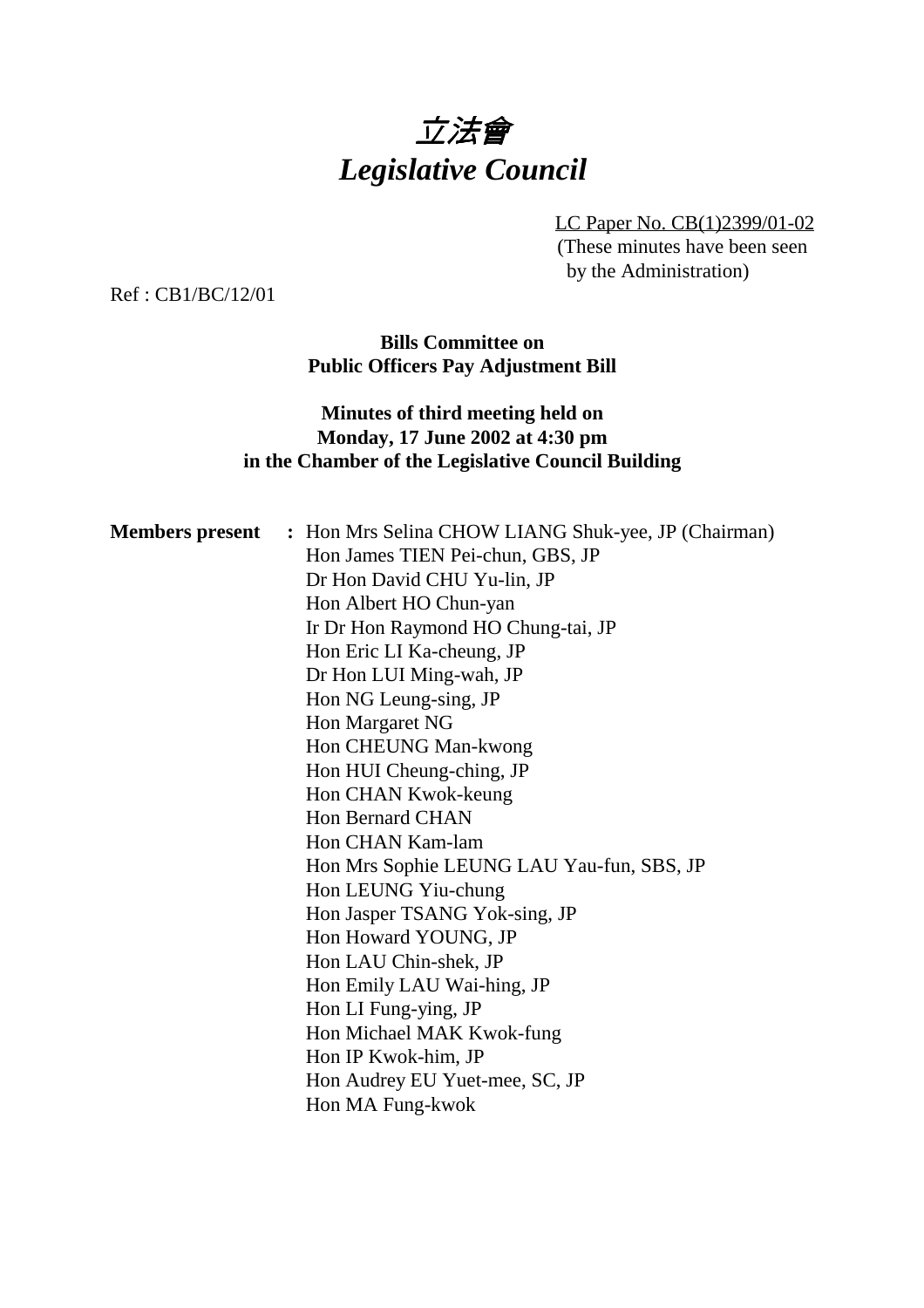| <b>Members absent</b>                        | : Hon Cyd HO Sau-lan<br>Hon LEE Cheuk-yan<br>Hon Andrew WONG Wang-fat, JP<br>Dr Hon Philip WONG Yu-hong<br>Hon YEUNG Yiu-chung, BBS<br>Hon CHOY So-yuk<br>Hon TAM Yiu-chung, GBS, JP<br>Hon Abraham SHEK Lai-him, JP<br>Dr Hon LO Wing-lok |
|----------------------------------------------|--------------------------------------------------------------------------------------------------------------------------------------------------------------------------------------------------------------------------------------------|
| <b>Public officers</b><br>attending          | : Mrs Jessie TING<br>Deputy Secretary for the Civil Service (2)<br>Mr Ian WINGFIELD<br>Law Officer (Civil Law)<br>Department of Justice                                                                                                    |
|                                              | Mr David MORRIS<br>Deputy Law Draftsman<br>Department of Justice                                                                                                                                                                           |
|                                              | Mr Stanley YING<br>Deputy Secretary for the Treasury (1)                                                                                                                                                                                   |
|                                              | Ms Bernadette LINN<br>Principal Assistant Secretary for the Treasury (B)                                                                                                                                                                   |
|                                              | Mrs Cherry TSE<br>Deputy Secretary for Education and Manpower (2)                                                                                                                                                                          |
|                                              | Ms Monica LAW<br><b>Senior Assistant Law Draftsman</b><br>Department of Justice                                                                                                                                                            |
|                                              | Ms Gloria LO<br>Assistant Secretary for the Civil Service (2)                                                                                                                                                                              |
| <b>Clerk in attendance:</b> Miss Salumi CHAN | Chief Assistant Secretary (1)5                                                                                                                                                                                                             |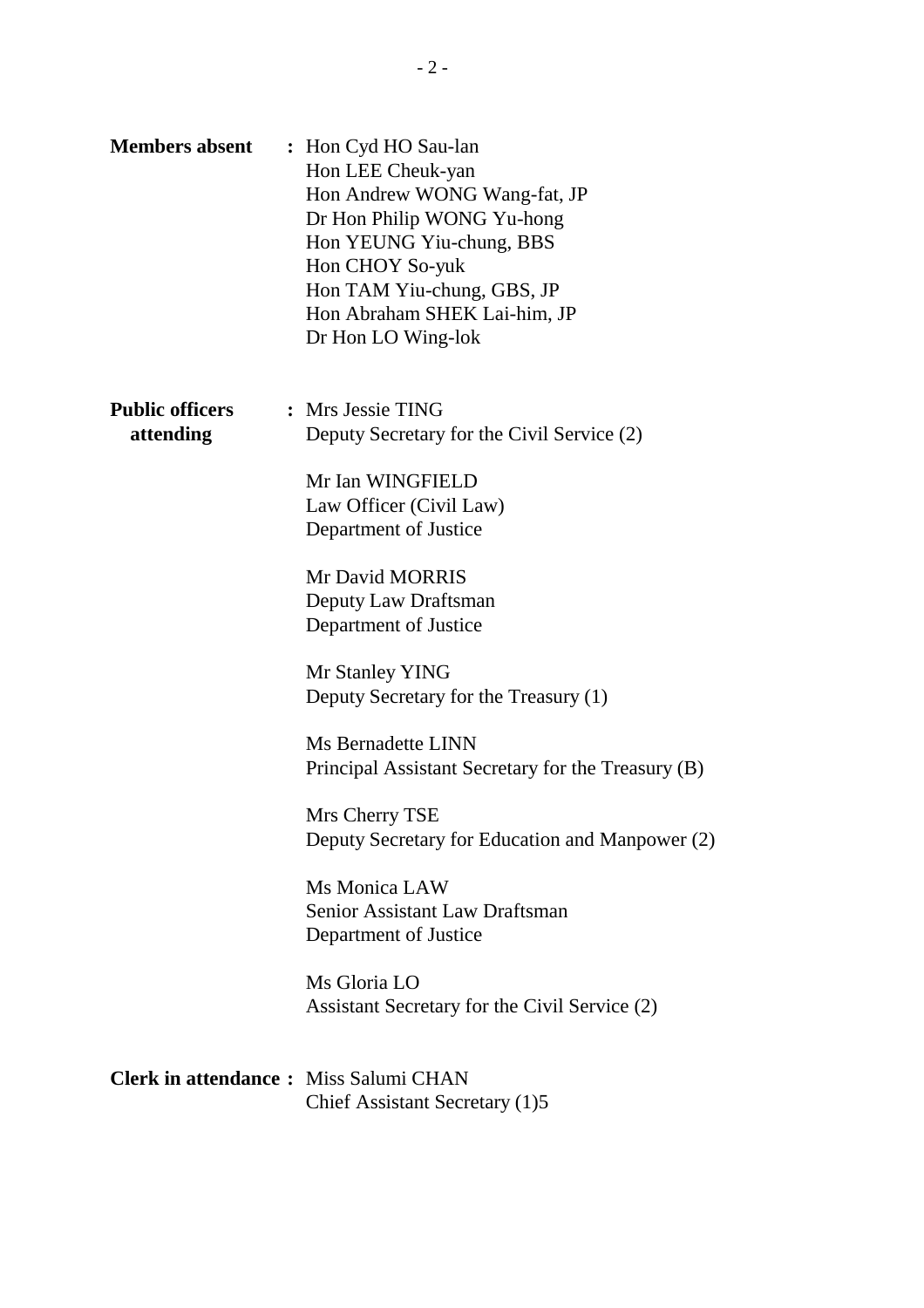Action

# **Staff in attendance :** Mr Jimmy MA Legal Adviser Miss Kitty CHENG Assistant Legal Adviser 5 Ms Rosalind MA Senior Assistant Secretary (1)9 **I. Meeting with the Administration** (LC Paper No.  $CB(1)2004/01-02(01)$  "Follow-up to the first meeting on 12 June 2002" prepared by the Legislative Council Secretariat LC Paper No.  $CB(1)2004/01-02(02)$  "Follow-up to the second meeting on 13 June 2002" prepared by the Legislative Council Secretariat LC Paper No.  $CB(1)2004/01-02(03)$  Submission dated 13 June 2002 from the Convenor of the Heads of Universities Committee LC Paper No.  $CB(1)2004/01-02(04)$  Paper provided by the

|                                                   | Administration on "2002 Civil     |    |     |
|---------------------------------------------------|-----------------------------------|----|-----|
|                                                   | Service Pay Adjustment: Impact on |    |     |
|                                                   | subvented sector"                 |    |     |
| LC Paper No. $CB(1)2004/01-02(05)$ Paper provided |                                   | hv | the |
|                                                   | Administration)                   |    |     |

The Bills Committee deliberated (Index of proceedings attached at **Appendix**).

#### Follow-up action to be taken by the Administration

2. Members noted the booklet entitled "Guidelines on what to do if wage reduction and retrenchments are unavoidable" tabled at the meeting by the Administration. Members sought clarification from the Administration on sections 2.3 and 2.6 of the Guidelines, which provided that it was an offence for employers to unilaterally introduce wage reductions without securing their employees' agreement. The Law Officer (Civil Law) of the Department of Justice advised that under the Employment Ordinance (Cap. 57), any variation of the contract of employment would be an offence if such variation was not made in accordance with the provisions of the Ordinance. Variation of contract was allowed under the Employment Ordinance if this was made for valid reasons set out in section 32K of the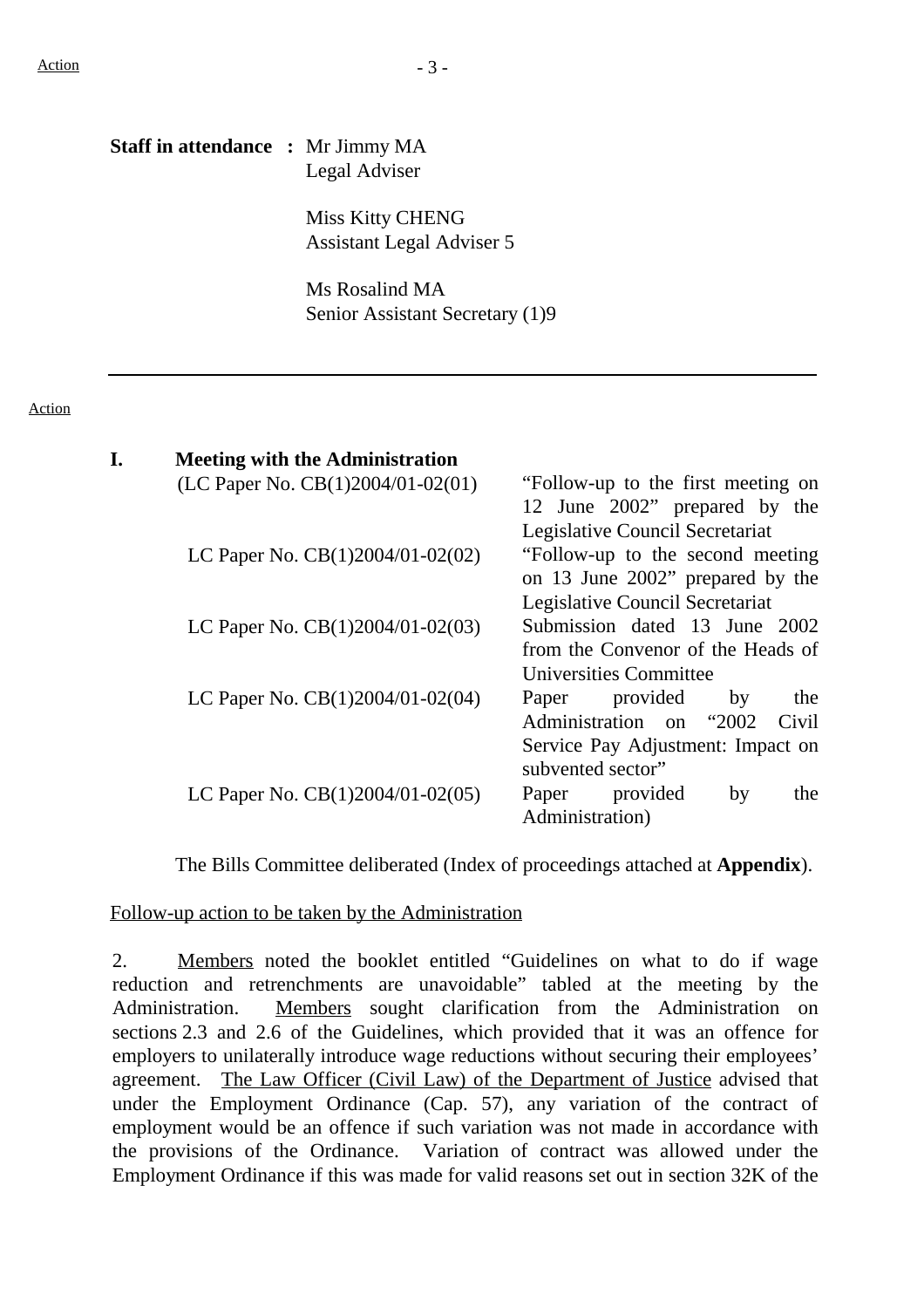Admin Ordinance. In view of the Administration's advice, members saw the need to review sections 2.3 and 2.6 of the Guidelines to reflect the provisions of the Ordinance more accurately. The Deputy Secretary for the Treasury (1) undertook to reflect members' views to the Labour Department.

#### Date of next meeting

3. Members noted that the fourth meeting of the Bills Committee would be held on Tuesday, 18 June 2002 at 4:30 pm and that representatives of the four central consultative councils, major civil service unions and Law Society of Hong Kong would attend the meeting.

#### **II. Any other business**

4. There being no other business, the meeting ended at 7:10 pm.

Legislative Council Secretariat 2 August 2002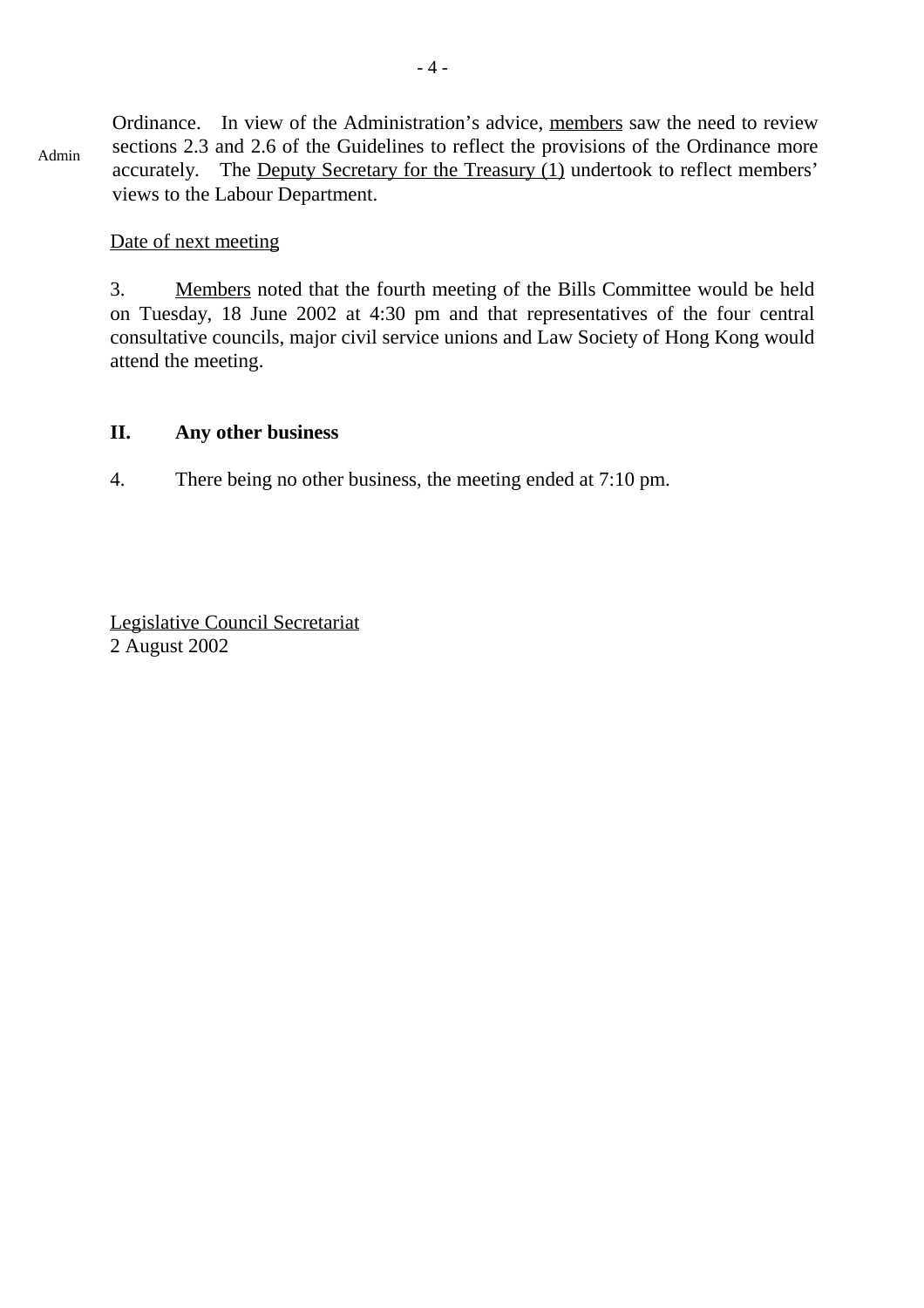## **Appendix**

### **Proceedings of the third meeting of the Bills Committee on Public Officers Pay Adjustment Bill on Monday, 17 June 2002 at 4:30 pm in the Chamber of the Legislative Council Building**

| <b>Time</b>                                     | <b>Speaker</b>   | Subject(s)                                                                                                                                                                                                                                       | <b>Action</b> |
|-------------------------------------------------|------------------|--------------------------------------------------------------------------------------------------------------------------------------------------------------------------------------------------------------------------------------------------|---------------|
|                                                 |                  |                                                                                                                                                                                                                                                  | required      |
| Agenda Item I — Meeting with the Administration |                  |                                                                                                                                                                                                                                                  |               |
| $000000 - 000412$                               | Chairman         | Welcoming<br>and introductory<br>remarks                                                                                                                                                                                                         |               |
| $000412 - 001216$                               | Administration   | <b>Briefing</b><br>on the precedents<br>where                                                                                                                                                                                                    |               |
|                                                 |                  | Administration's<br>the<br>(a)<br>decision was implemented<br>by one-off legislation;<br>and                                                                                                                                                     |               |
|                                                 |                  | the legislation enacted had<br>(b)<br>deprived the employees or<br>other<br>groups<br>in<br>the<br>community<br>of<br>their<br>existing rights                                                                                                   |               |
| 001216 - 001239                                 | Mr LAU Chin-shek | Impact of civil service pay<br>reduction on the<br>subvented<br>sector                                                                                                                                                                           |               |
| $001239 - 001300$                               | Chairman         | -ditto-                                                                                                                                                                                                                                          |               |
| 001300 - 001452                                 | Ms Audrey EU     | Precedents where<br>Administration's<br>the<br>(a)<br>decision was implemented<br>by one-off legislation ;<br>and<br>the legislation enacted had<br>(b)<br>deprived the employees or<br>other<br>groups<br>the<br>in<br>of<br>community<br>their |               |
| 001452 - 001659                                 | Administration   | existing rights<br>-ditto-                                                                                                                                                                                                                       |               |
| 001659 - 001813                                 | Ms Audrey EU     | -ditto-                                                                                                                                                                                                                                          |               |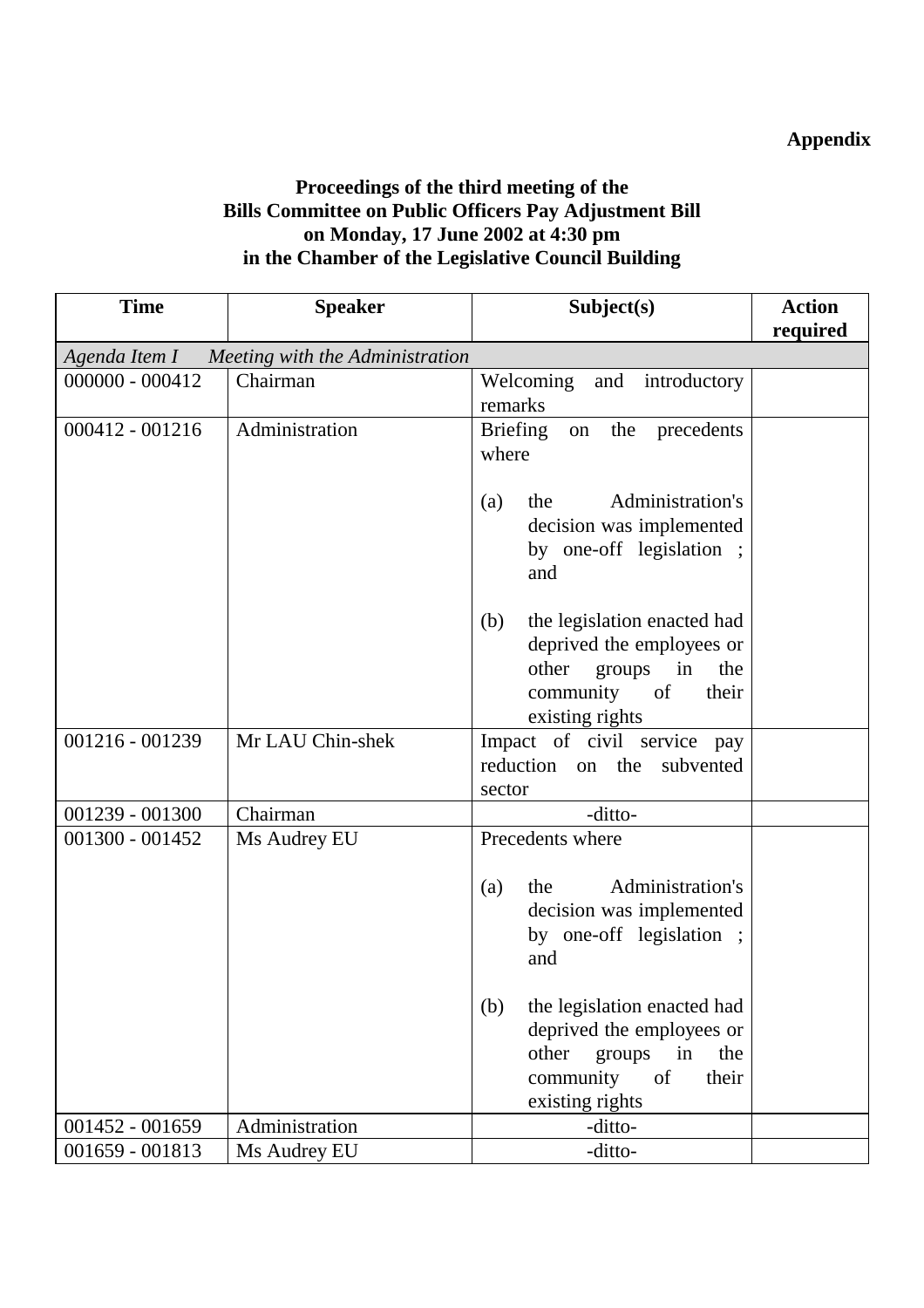$- 2 -$ 

| <b>Time</b>     | <b>Speaker</b>   | Subject(s)                                                                                                                                                                                                                                            | <b>Action</b><br>required |
|-----------------|------------------|-------------------------------------------------------------------------------------------------------------------------------------------------------------------------------------------------------------------------------------------------------|---------------------------|
| 001813 - 001942 | Administration   | -ditto-                                                                                                                                                                                                                                               |                           |
| 001942 - 002245 | Miss Margaret NG | Whether legislation was<br>the<br>only means of implementing<br>civil service pay reduction                                                                                                                                                           |                           |
| 002245 - 002341 | Administration   | -ditto-                                                                                                                                                                                                                                               |                           |
| 002341 - 002357 | Miss Margaret NG | -ditto-                                                                                                                                                                                                                                               |                           |
| 002357 - 002406 | Administration   | -ditto-                                                                                                                                                                                                                                               |                           |
| 002406 - 002524 | Miss Margaret NG | why the<br>variation<br>Reasons<br>clause in the Memorandum on<br>Conditions of Service (MOCS)<br>applicable to civil servants was<br>not sufficient for enabling the<br>Government to implement civil<br>reduction<br>service<br>pay<br>unilaterally |                           |
| 002524 - 002547 | Administration   | -ditto-                                                                                                                                                                                                                                               |                           |
| 002547 - 002556 | Miss Margaret NG | -ditto-                                                                                                                                                                                                                                               |                           |
| 002556 - 002602 | Administration   | -ditto-                                                                                                                                                                                                                                               |                           |
| 002602 - 002648 | Miss Margaret NG | -ditto-                                                                                                                                                                                                                                               |                           |
| 002648 - 002712 | Administration   | -ditto-                                                                                                                                                                                                                                               |                           |
| 002712 - 002722 | Miss Margaret NG | -ditto-                                                                                                                                                                                                                                               |                           |
| 002722 - 002925 | Administration   | -ditto-                                                                                                                                                                                                                                               |                           |
| 002925 - 003002 | Chairman         | Whether legislation was the<br>only means of implementing<br>civil service pay reduction                                                                                                                                                              |                           |
| 003002 - 003013 | Administration   | -ditto-                                                                                                                                                                                                                                               |                           |
| 003013 - 003142 | Ms Emily LAU     | Precedents where the legislation<br>deprived<br>enacted<br>had<br>the<br>employees or other groups in<br>the community of their existing<br>rights                                                                                                    |                           |
| 003142 - 003339 | Administration   | -ditto-                                                                                                                                                                                                                                               |                           |
| 003339 - 003517 | Ms Emily LAU     | Implementation<br>of<br>pay<br>reduction through legislation<br>would deprive civil servants of<br>their rights under employment<br>contract                                                                                                          |                           |
| 003517 - 003615 | Administration   | Decision of pay reduction was<br>made in accordance with the<br>existing<br>adjustment<br>pay                                                                                                                                                         |                           |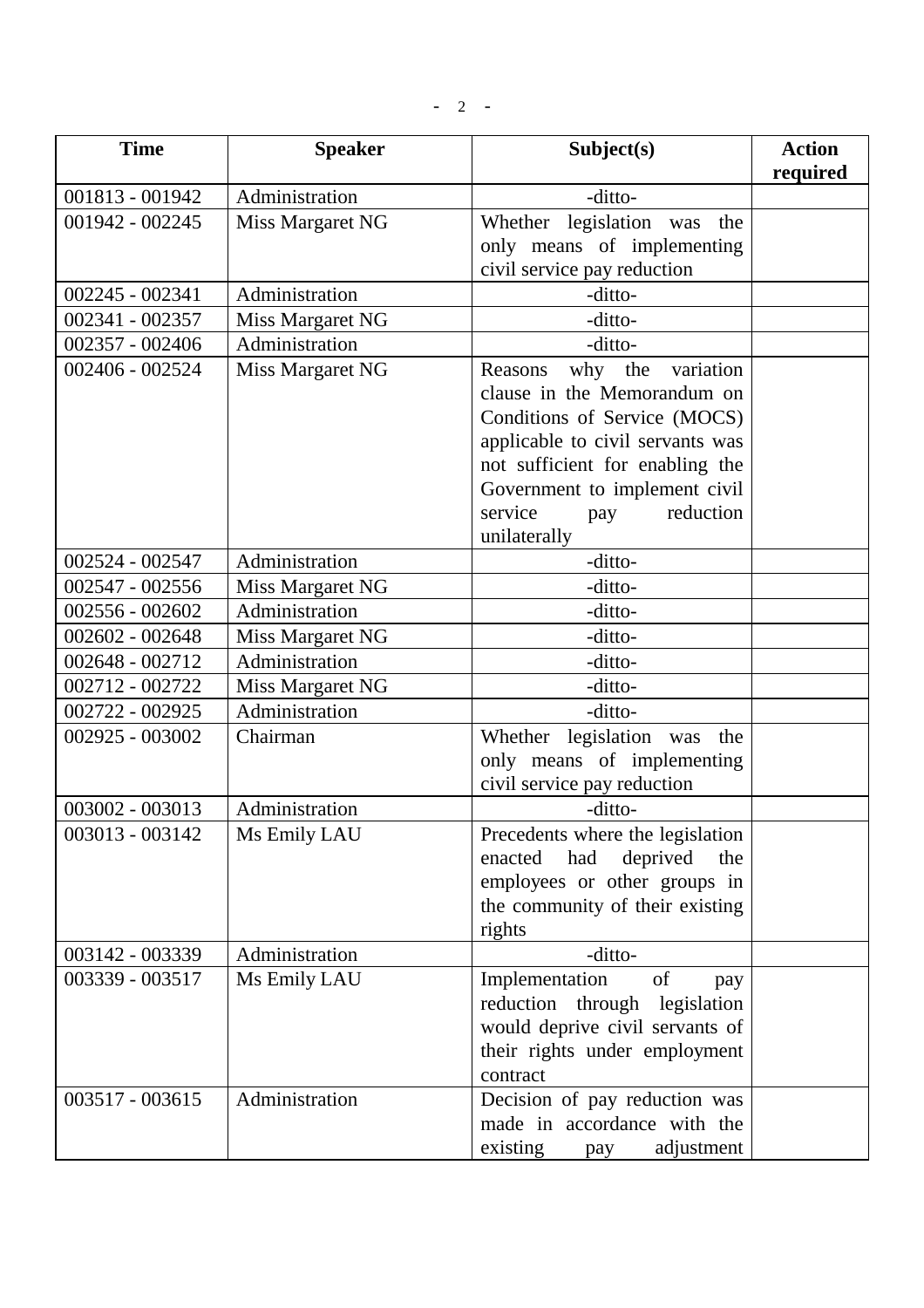$- 3 -$ 

| <b>Time</b>       | <b>Speaker</b>      | Subject(s)                                            | <b>Action</b><br>required |
|-------------------|---------------------|-------------------------------------------------------|---------------------------|
|                   |                     | mechanism                                             |                           |
|                   |                     |                                                       |                           |
| 003615 - 003624   | Ms Emily LAU        | Appointment of a Committee of                         |                           |
|                   |                     | Inquiry to handle<br>the<br>pay                       |                           |
|                   |                     | adjustment disputes                                   |                           |
| 003624 - 003824   | Mr Albert HO        | Proposal to introduce a general                       |                           |
|                   |                     | enabling legislation on civil                         |                           |
|                   |                     | service<br>adjustment<br>pay                          |                           |
|                   |                     | mechanism to provide the legal                        |                           |
|                   |                     | framework for implementing<br>upward and downward pay |                           |
|                   |                     | adjustments                                           |                           |
| 003824 - 003920   | Administration      | -ditto-                                               |                           |
| 003920 - 003941   | Mr Albert HO        | -ditto-                                               |                           |
| 003941 - 004050   | Mr LAU Chin-shek    | Justifications for implementing                       |                           |
|                   |                     | reduction<br>through<br>pay                           |                           |
|                   |                     | legislation                                           |                           |
| $004050 - 004155$ | Administration      | -ditto-                                               |                           |
| 004155 - 004231   | Mr LAU Chin-shek    | -ditto-                                               |                           |
| 004231 - 004400   | Administration      | -ditto-                                               |                           |
| $004400 - 004630$ | Miss Margaret NG    | Whether<br>reduction<br>pay                           |                           |
|                   |                     | implemented through legislation                       |                           |
|                   |                     | would contravene Articles 6,                          |                           |
|                   |                     | 100 and 105 of the Basic Law                          |                           |
| 004630 - 004707   | Administration      | -ditto-                                               |                           |
| 004707 - 004738   | Chairman            | -ditto-                                               |                           |
| 004738 - 004930   | Administration      | -ditto-                                               |                           |
| 004930 - 005121   | Miss Margaret NG    | -ditto-                                               |                           |
| 005121 - 005237   | Administration      | -ditto-                                               |                           |
| 005237 - 005258   | Miss Margaret NG    | -ditto-                                               |                           |
| 005258 - 005350   | Administration      | -ditto-                                               |                           |
| 005350 - 005530   | Mr James TIEN       | of the existing<br>Effectiveness                      |                           |
|                   |                     | civil service<br>adjustment<br>pay                    |                           |
|                   |                     | mechanism                                             |                           |
| 005530 - 005630   | Administration      | -ditto-                                               |                           |
| 005630 - 005735   | Mr HUI Cheung-ching | Justifications for implementing<br>reduction          |                           |
|                   |                     | through<br>pay<br>legislation                         |                           |
| 005735 - 005806   | Administration      | -ditto-                                               |                           |
| 005806 - 005858   | Mr IP Kwok-him      | Whether<br>reduction<br>pay                           |                           |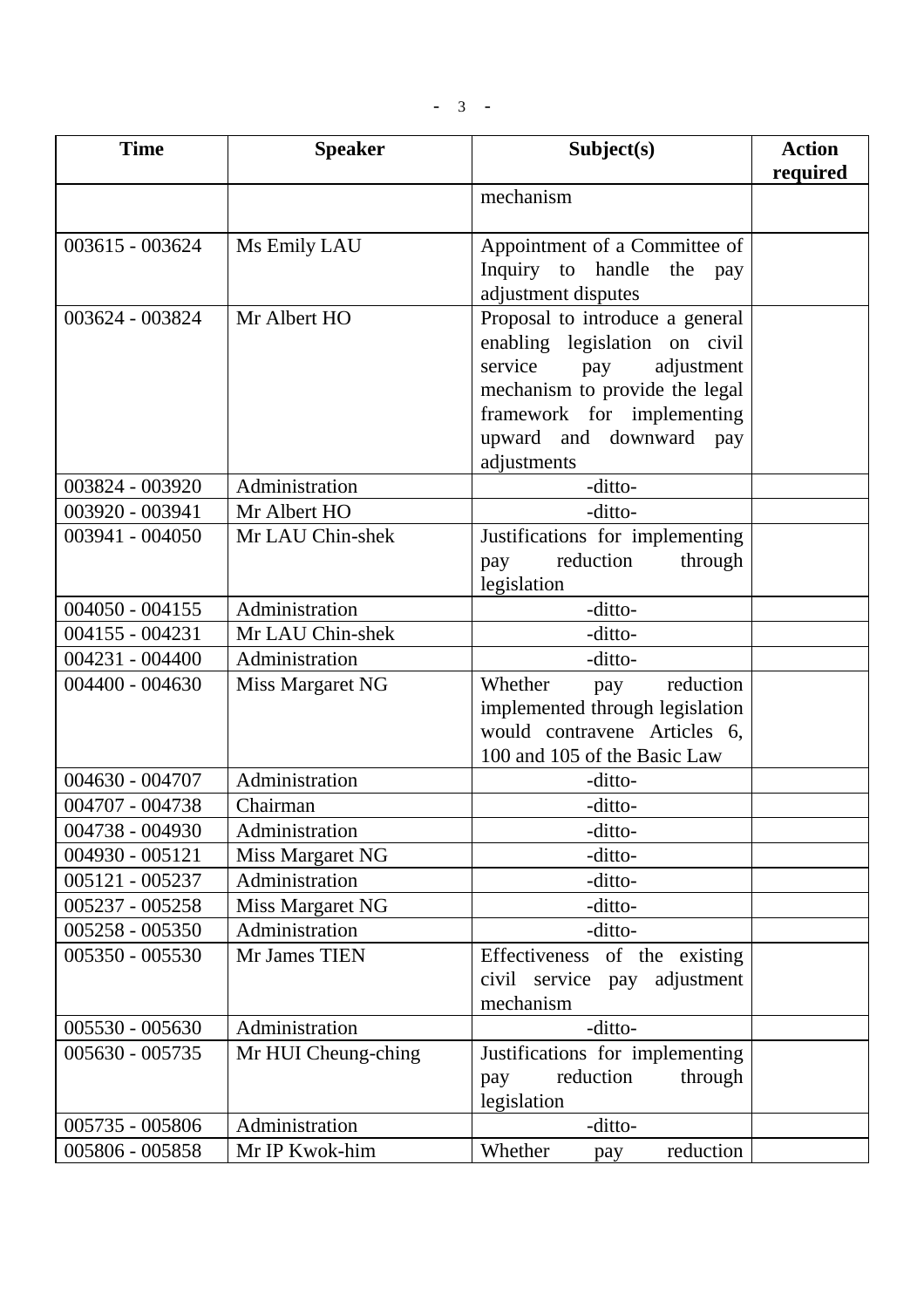$- 4 - -$ 

| <b>Time</b>       | <b>Speaker</b>      | Subject(s)                                         | <b>Action</b><br>required |
|-------------------|---------------------|----------------------------------------------------|---------------------------|
|                   |                     | implemented through legislation                    |                           |
|                   |                     | would contravene Article 100 of                    |                           |
|                   |                     | the Basic Law                                      |                           |
| 005858 - 005958   | Administration      | reduction<br>Whether<br>pay                        |                           |
|                   |                     | implemented through legislation                    |                           |
|                   |                     | would contravene Article 100 of                    |                           |
|                   |                     | the Basic Law                                      |                           |
| 005958 - 010016   | Mr IP Kwok-him      | -ditto-                                            |                           |
| $010016 - 010152$ | Administration      | -ditto-                                            |                           |
| $010152 - 010256$ | Ms Audrey EU        | Whether the decision of pay                        |                           |
|                   |                     | reduction<br>made<br>in<br>was                     |                           |
|                   |                     | accordance with the existing                       |                           |
|                   |                     | pay adjustment mechanism                           |                           |
| 010256 - 010318   | Chairman            | -ditto-                                            |                           |
| 010318 - 010323   | Ms Audrey EU        | -ditto-                                            |                           |
| 010323 - 010417   | Chairman            | -ditto-                                            |                           |
| 010417 - 010929   | Administration      | Impact of civil service pay                        |                           |
|                   |                     | reduction<br>the<br>subvented<br>on                |                           |
| 010929 - 011135   | Mr LAU Chin-shek    | sector<br><b>Difficulties</b><br>by<br>encountered |                           |
|                   |                     | organizations<br>subvented<br>in                   |                           |
|                   |                     | implementing pay reduction                         |                           |
| 011135 - 011314   | Administration      | -ditto-                                            |                           |
| 011314 - 011329   | Mr LAU Chin-shek    | -ditto-                                            |                           |
| 011329 - 011420   | Administration      | -ditto-                                            |                           |
| $011420 - 011430$ | Mr LAU Chin-shek    | -ditto-                                            |                           |
| 011430 - 011455   | Administration      | -ditto-                                            |                           |
| $011455 - 011656$ | Ms Emily LAU        | -ditto-                                            |                           |
| 011656 - 012029   | Administration      | -ditto-                                            |                           |
| 012029 - 012137   | Ms Emily LAU        | -ditto-                                            |                           |
| 012137 - 012336   | Administration      | -ditto-                                            |                           |
| 012336 - 012347   | Ms Emily LAU        | -ditto-                                            |                           |
| 012347 - 012630   | Administration      | -ditto-                                            |                           |
| 012630 - 012832   | Mr CHEUNG Man-kwong | -ditto-                                            |                           |
| 012832 - 013218   | Administration      | -ditto-                                            |                           |
| 013218 - 013335   | Mr CHEUNG Man-kwong | -ditto-                                            |                           |
| 013335 - 013422   | Administration      | -ditto-                                            |                           |
| 013422 - 013526   | Mr CHEUNG Man-kwong | -ditto-                                            |                           |
| 013526 - 013745   | Administration      | -ditto-                                            |                           |
| 013745 - 013947   | Mr Michael MAK      | civil service<br>Impact of<br>pay                  |                           |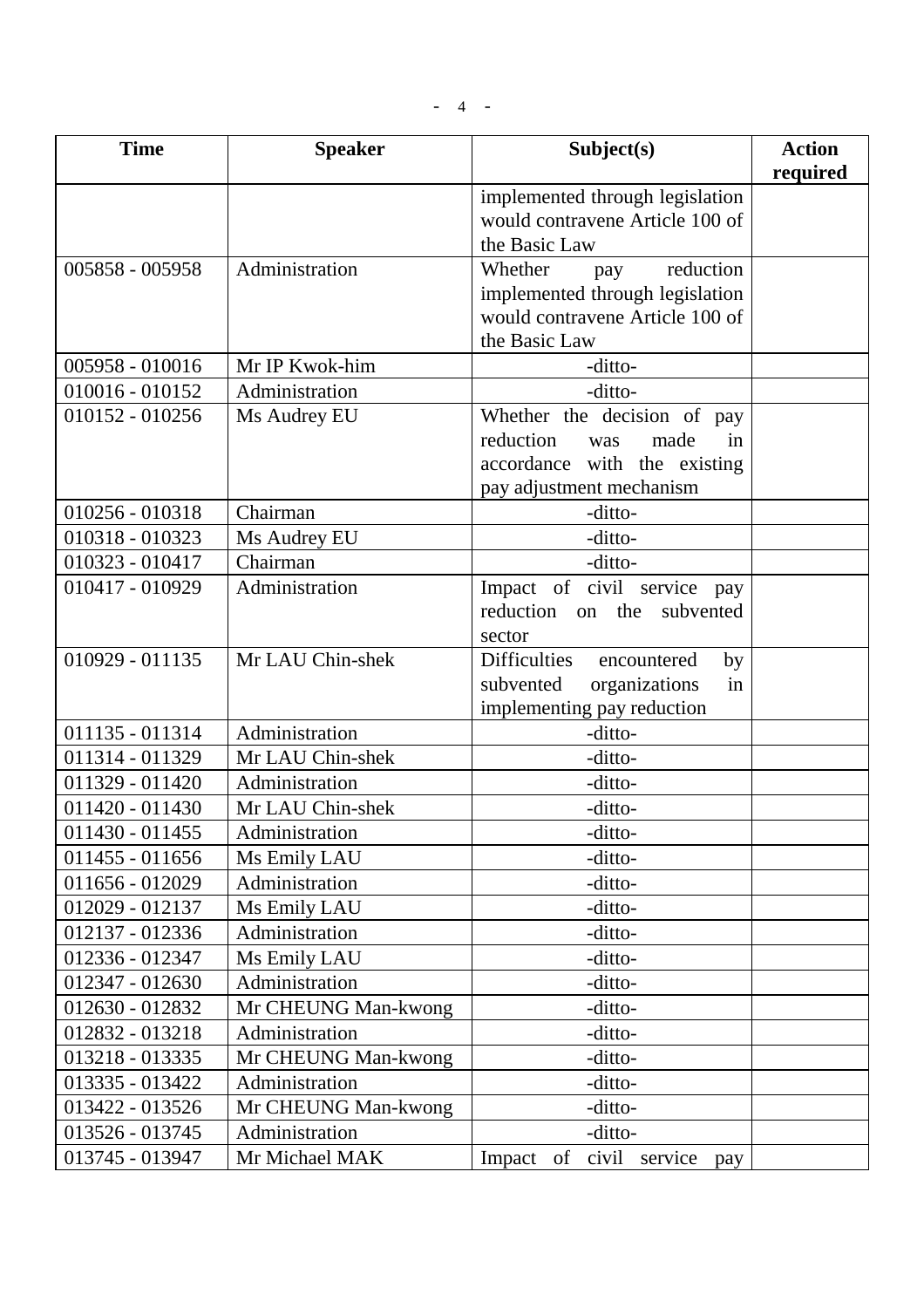| <b>Time</b>     | <b>Speaker</b>     | Subject(s)                                                                                                                                                                                                                                               | <b>Action</b><br>required |
|-----------------|--------------------|----------------------------------------------------------------------------------------------------------------------------------------------------------------------------------------------------------------------------------------------------------|---------------------------|
|                 |                    | reduction on the provision of<br>by<br>services<br>the<br>subvented<br>organizations                                                                                                                                                                     |                           |
| 013947 - 014242 | Administration     | Impact of civil service pay<br>reduction on the provision of<br>services<br>by<br>the<br>subvented<br>organizations                                                                                                                                      |                           |
| 014242 - 014500 | Mr Michael MAK     | -ditto-                                                                                                                                                                                                                                                  |                           |
| 014500 - 014835 | Administration     | -ditto-                                                                                                                                                                                                                                                  |                           |
| 014835 - 015004 | Mr LEUNG Yiu-chung | Whether<br>employers<br>the<br>in<br>sector<br>would<br>subvented<br>be<br>forced to act against the law by<br>altering<br>the<br>of<br>terms<br>employment<br>contracts<br>unilaterally                                                                 |                           |
| 015004 - 015210 | Administration     | -ditto-                                                                                                                                                                                                                                                  |                           |
| 015210 - 015230 | Chairman           | -ditto-                                                                                                                                                                                                                                                  |                           |
| 015230 - 015300 | Administration     | -ditto-                                                                                                                                                                                                                                                  |                           |
| 015300 - 015552 | Mr LEUNG Yiu-chung | -ditto-                                                                                                                                                                                                                                                  |                           |
| 015552 - 015621 | Administration     | -ditto-                                                                                                                                                                                                                                                  |                           |
| 015621 - 015700 | Mr LEUNG Yiu-chung | -ditto-                                                                                                                                                                                                                                                  |                           |
| 015700 - 015752 | Administration     | -ditto-                                                                                                                                                                                                                                                  |                           |
| 015752 - 015838 | Mr LEUNG Yiu-chung | -ditto-                                                                                                                                                                                                                                                  |                           |
| 015838 - 015955 | Administration     | -ditto-                                                                                                                                                                                                                                                  |                           |
| 015955 - 020427 | Mr Eric LI         | <b>Difficulties</b><br>by<br>encountered<br>subvented<br>organizations<br>1n<br>implementing pay reduction                                                                                                                                               |                           |
| 020427 - 020815 | Administration     | -ditto-                                                                                                                                                                                                                                                  |                           |
| 020815 - 020844 | Mr Eric LI         | -ditto-                                                                                                                                                                                                                                                  |                           |
| 020844 - 021008 | Administration     | -ditto-                                                                                                                                                                                                                                                  |                           |
| 021008 - 021308 | Mr James TIEN      | for<br>Possibility<br>the<br>Administration<br>to offer<br>tide<br>over financial assistance<br>to<br>subvented organizations to meet<br>need<br>for<br>termination<br>their<br>compensation to staff who<br>refused to give consent to pay<br>reduction |                           |
| 021308 - 021529 | Administration     | -ditto-                                                                                                                                                                                                                                                  |                           |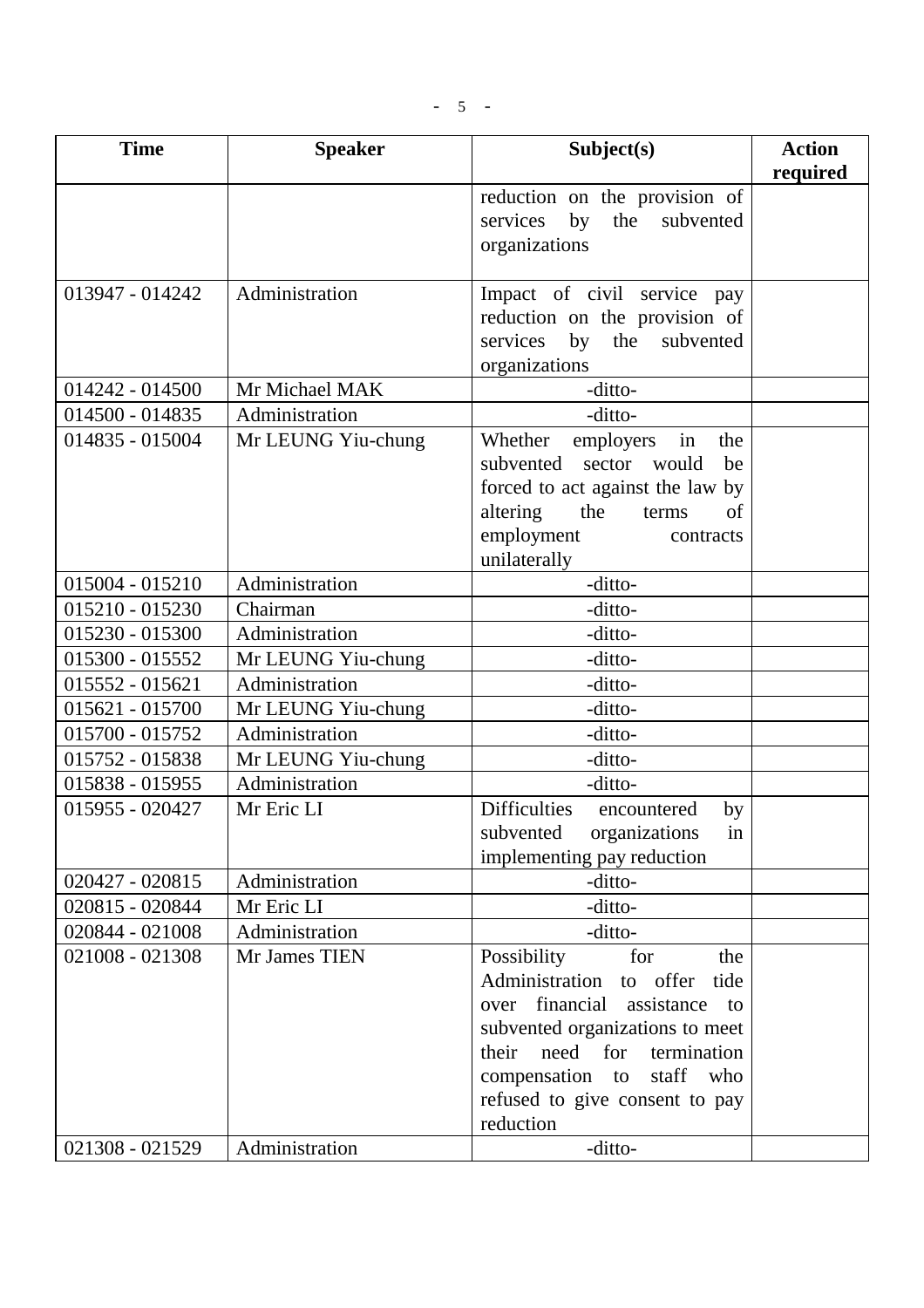| <b>Time</b>       | <b>Speaker</b>  | Subject(s)                               | <b>Action</b><br>required |
|-------------------|-----------------|------------------------------------------|---------------------------|
| $021529 - 021615$ | Chairman        | -ditto-                                  |                           |
| 021615 - 021710   | Mr James TIEN   | -ditto-                                  |                           |
| 021710 - 021805   | Mr Howard YOUNG | <b>Difficulties</b><br>encountered<br>by |                           |
|                   |                 | in<br>organizations<br>subvented         |                           |
|                   |                 | implementing pay reduction               |                           |
| 021805 - 021842   | Chairman        | -ditto-                                  |                           |
| 021842 - 021948   | Administration  | <b>Difficulties</b><br>encountered<br>by |                           |
|                   |                 | organizations<br>subvented<br>in         |                           |
|                   |                 | implementing pay reduction               |                           |
| 021948 - 022038   | Mr Howard YOUNG | -ditto-                                  |                           |
| 022038 - 022105   | Chairman        | -ditto-                                  |                           |
| 022105 - 022152   | Administration  | -ditto-                                  |                           |
| 022152 - 022204   | Mr Howard YOUNG | -ditto-                                  |                           |
| 022204 - 022252   | Administration  | -ditto-                                  |                           |
| 022252 - 022416   | Ms Audrey EU    | Impact of civil service<br>pay           |                           |
|                   |                 | reduction on the remuneration            |                           |
|                   |                 | packages of subvented staff              |                           |
| 022416 - 022428   | Chairman        | -ditto-                                  |                           |
| 022428 - 022512   | Administration  | -ditto-                                  |                           |
| 022512 - 022534   | Ms Audrey EU    | -ditto-                                  |                           |
| 022534 - 022601   | Administration  | -ditto-                                  |                           |
| 022601 - 022838   | Mr IP Kwok-him  | Proposed improvements in the             |                           |
|                   |                 | write-up of Section 2.3 and 2.6          |                           |
|                   |                 | of the "Guidelines on what to do         |                           |
|                   |                 | if<br>reductions<br>wage<br>and          |                           |
|                   |                 | retrenchments are unavoidable"           |                           |
|                   |                 | published<br>Labour<br>by<br>the         |                           |
|                   |                 | Department                               |                           |
| 022838 - 022944   | Chairman        | -ditto-                                  |                           |
| 022944 - 023108   | Administration  | -ditto-                                  | Admin                     |
| 023108 - 023140   | Mr IP Kwok-him  | -ditto-                                  |                           |
| 023140 - 023218   | Chairman        | Date of next meeting                     |                           |

**Note: The audio records of the above proceedings are kept at the Legislative Council Library**